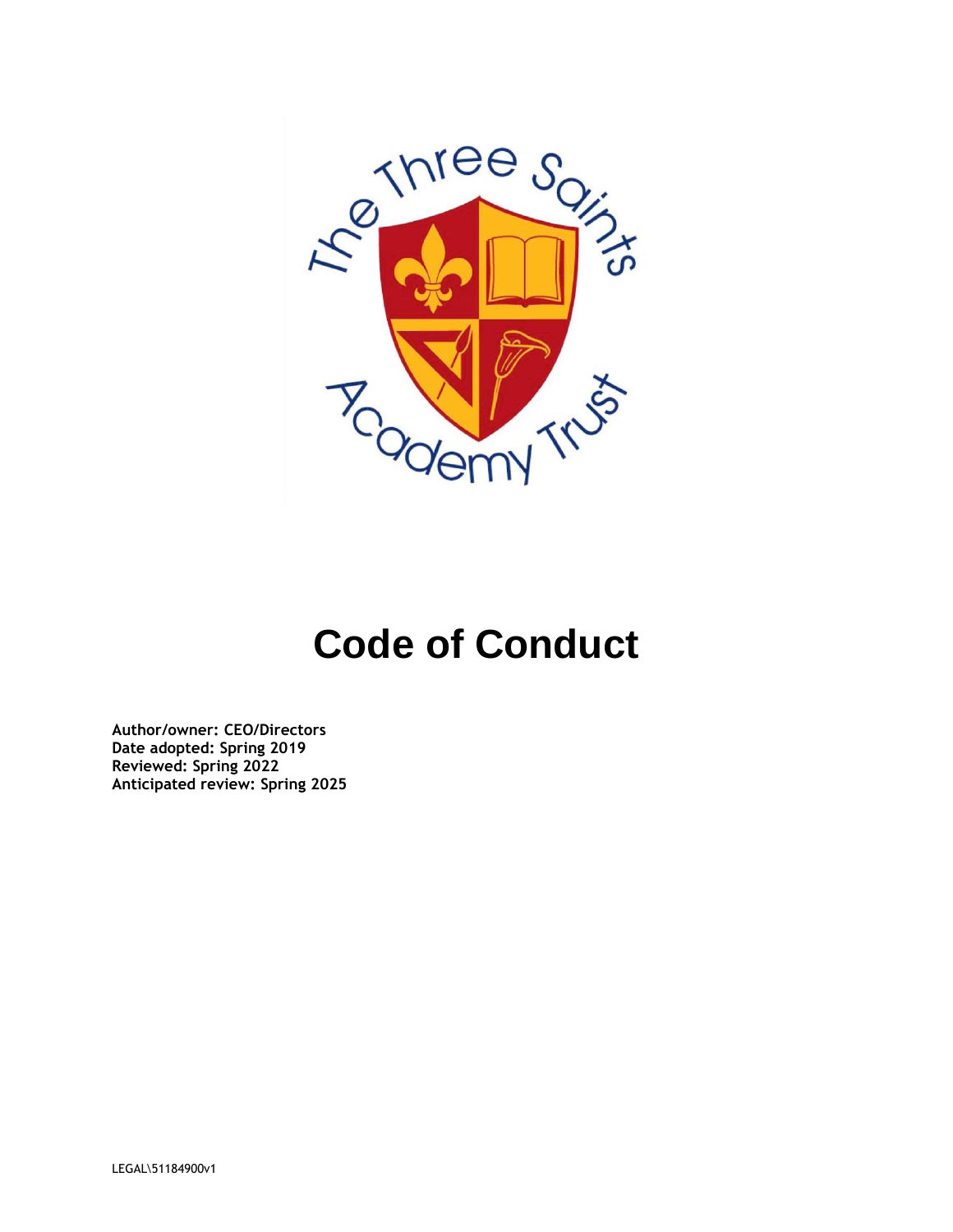## **Contents**

| 1  |  |
|----|--|
| 2  |  |
| 3  |  |
| 4  |  |
| 5  |  |
| 6  |  |
| 7  |  |
| 8  |  |
| 9  |  |
| 10 |  |
| 11 |  |
| 12 |  |
| 13 |  |
| 14 |  |
| 15 |  |
| 16 |  |
| 17 |  |
| 18 |  |
| 19 |  |
| 20 |  |
| 21 |  |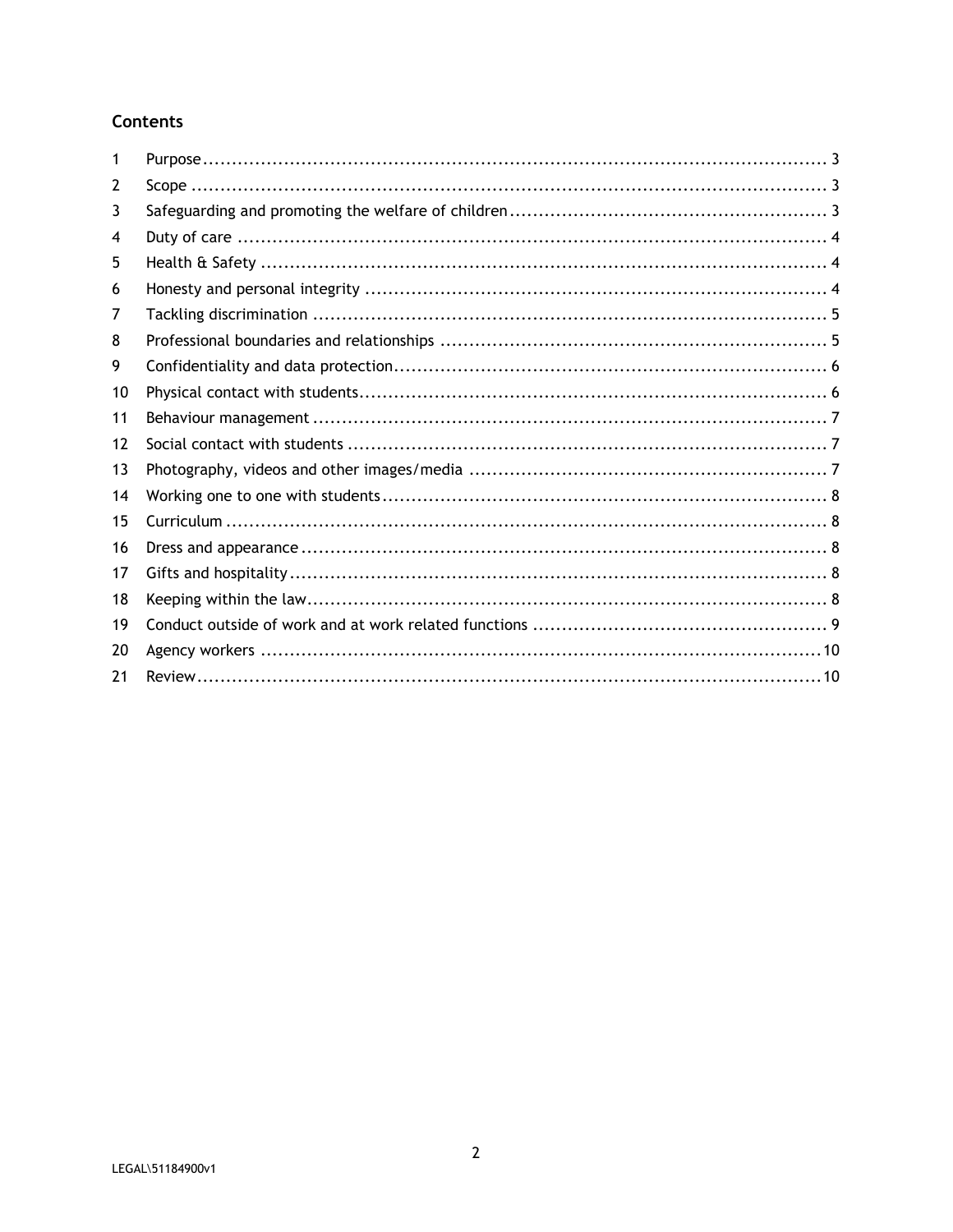## <span id="page-2-0"></span>**1 Purpose**

- 1.1 The aim of this Code of Conduct for employees is to set out the standards of conduct expected of all staff and to provide further information for employees. This should be read in conjunction with our disciplinary procedure, Teachers' Standards and the statutory guidance Keeping Children Safe in Education.
- 1.2 This Code should make it clear to employees the expectations the three saints academy trust has of them. Employees should note that this Code is not exhaustive in defining acceptable and unacceptable standards of conduct and employees must use common sense in adhering to the underpinning principles. If any employee is ever unsure what the expectations are in any given circumstance they should speak to their the headteacher
- 1.3 This Code does not form part of any employee's contract of employment and it may be amended at any time.

## <span id="page-2-1"></span>**2 Scope**

- 2.1 The Code applies to all employees regardless of length of service including those in their probationary period. It also applies to agency workers and self-employed contractors although, unlike employees, breaches of the Code will not be managed through the disciplinary procedure.
- 2.2 As recognisable figures in the local community the behaviour and conduct of staff of the trust outside of work can impact on their employment. Therefore, conduct outside work may be treated as a disciplinary matter if it is considered that it is relevant to the employee's employment.

## <span id="page-2-2"></span>**3 Safeguarding and promoting the welfare of children and recognising low level concerns**

- 3.1 All employees are responsible for safeguarding children and promoting their welfare. This means that employees are required to take action to protect children from maltreatment, prevent impairment of children's health or development and ensure that children grow up in circumstances consistent with the provision of safe and effective care. This will enable all children to have the best outcomes.
- 3.2 All employees should be prepared to identify children who may benefit from early help. Early help means providing support as soon as a problem emerges at any point in a child's life, from the foundation years through to the teenage years.
- 3.3 All employees must be aware of the signs of abuse and neglect and know what action to take if these are identified.
- 3.4 All employees must be aware of low level concerns, no matter how small, and even if no more than causing a sense of unease or a 'nagging doubt' - that an adult working in or on behalf of the school or college may have acted in a way that:
	- is inconsistent with the staff code of conduct, including inappropriate conduct outside of work; and
	- does not meet the allegations threshold or is otherwise not considered serious enough to consider a referral to the Local Authority Designated Officer (LADO).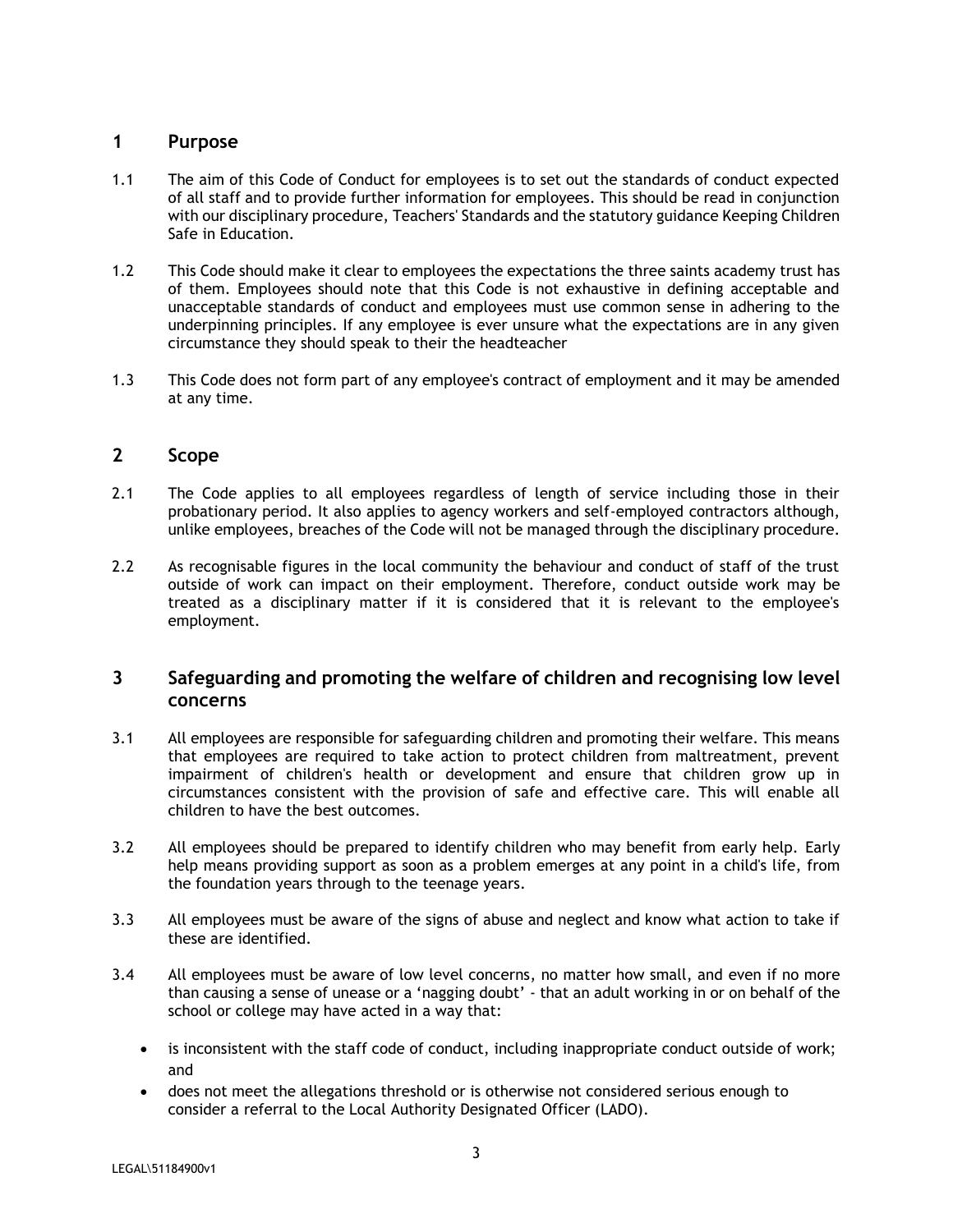Examples of such behaviour could include, but is not limited to:

- being over friendly with children
- having favourites;
- taking photographs of children on their mobile phone;
- engaging with a child on a one-to-one basis in a secluded area or behind a closed door; or,
- using inappropriate sexualised, intimidating or offensive language.
- 3.5 To do this, employees must have fully read and understood our safeguarding policies, be aware of our systems for keeping children safe and must follow the guidance in these policies at all times.
- 3.6 All employees must cooperate with colleagues and with external agencies where necessary.

#### <span id="page-3-0"></span>**4 Duty of care**

Staff must:

- Understand the responsibilities, which are part of their employment or role, and be aware that sanctions will be applied if these provisions are breached
- Always act, and be seen to act, in our students' best interests
- Avoid any conduct which would lead any reasonable person to question their motivation and/or intentions
- Take responsibility for their own actions and behaviour

## <span id="page-3-1"></span>**5 Health & Safety**

All employees must ensure that they:

- Familiarise themselves with the Health and Safety statements produced by the school & trust on the Trust website
- Read and understand the school & trust's Health and Safety Policy
- Comply with Health and Safety Regulations or instructions and use any safety equipment and protective clothing which is supplied to you by the school
- Comply with any hygiene requirements
- Comply with any accident reporting requirements
- Never act in a way which might cause risk or damage to any other members of the school & trust community or visitors.
- Inform their line manager of any paid work undertaken elsewhere. This is to comply with the Working Time Regulations, which are a Health and Safety initiative.

## <span id="page-3-2"></span>**6 Honesty and personal integrity**

6.1 Employees are expected to demonstrate consistently high standards of personal and professional conduct. The following statements define the behaviour and attitudes which set the required standard for conduct at our trust.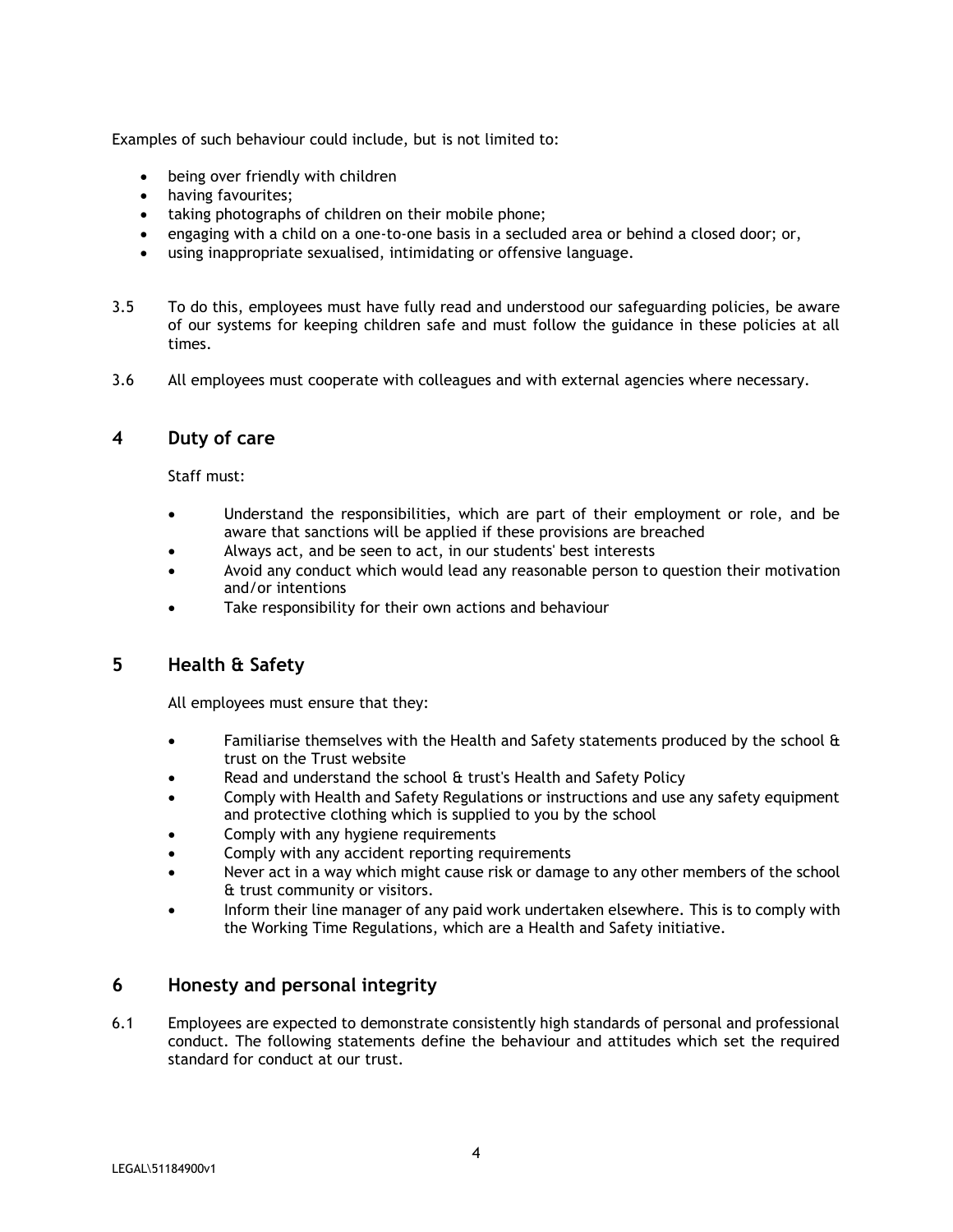- 6.2 Employees must comply with any lawful or reasonable instructions issued by managers or governors.
- 6.3 Employees uphold public trust in our school & trust and maintain high standards of ethics and behaviour, within and outside school, by:
	- Treating students with dignity, building relationships rooted in mutual respect, and at all times observing proper boundaries appropriate to their professional position
	- Having regard for the need to safeguard students' well-being, in accordance with statutory provisions
	- Showing tolerance of and respect for the rights of others
	- Not undermining fundamental British values, including democracy, the rule of law, individual liberty and mutual respect, and tolerance of those with different faiths and beliefs
	- Ensuring that personal beliefs are not expressed in ways which exploit students' vulnerability or might lead them to break the law.
- 6.4 Employees must have proper and professional regard for the ethos, policies and practices of our trust and maintain high standards in their own attendance and punctuality. Employees must treat all colleagues with respect, dignity, fairness and courtesy at all times.
- 6.5 Staff must maintain high standards of honesty and integrity in their work. This includes the handling and claiming of money and the use of school & trust property and facilities.

## <span id="page-4-0"></span>**7 Tackling discrimination**

- 7.1 Employees are required to understand the types of discrimination and bullying that students and colleagues may be subject to. Employees are required to have read and understood our Equality and Diversity policy/Anti Bullying policy.
- 7.2 Employees must not ignore any form of discrimination. This includes inappropriate jokes and banter. Employees must positively promote equality and diversity and inclusion at all times.

#### <span id="page-4-1"></span>**8 Professional boundaries and relationships**

- 8.1 Employees in our trust are in a position of trust in relation to our students which means that the relationship between an employee and a student is not one of equals. It is a specific offence for a person aged 18 or over (e.g. teacher, youth worker) to have a sexual relationship with a child under 18 where that person is in a position of trust in respect of that child, even if the relationship is consensual.
- 8.2 Employees must ensure that they avoid behaviour which might be misinterpreted by others. This includes any type of communication that they may have with students.
- 8.3 Employees must not make sexual remarks to any student or discuss their own sexual relationships with, or in the presence of students. Employees must not discuss a student's sexual relationships in inappropriate settings or contexts. Any sexual behaviour by a member of staff towards any student is unacceptable and illegal.
- 8.4 Employees must ensure that professional boundaries are maintained at all times. This means that employees should not show favouritism to any student and should not allow students to engage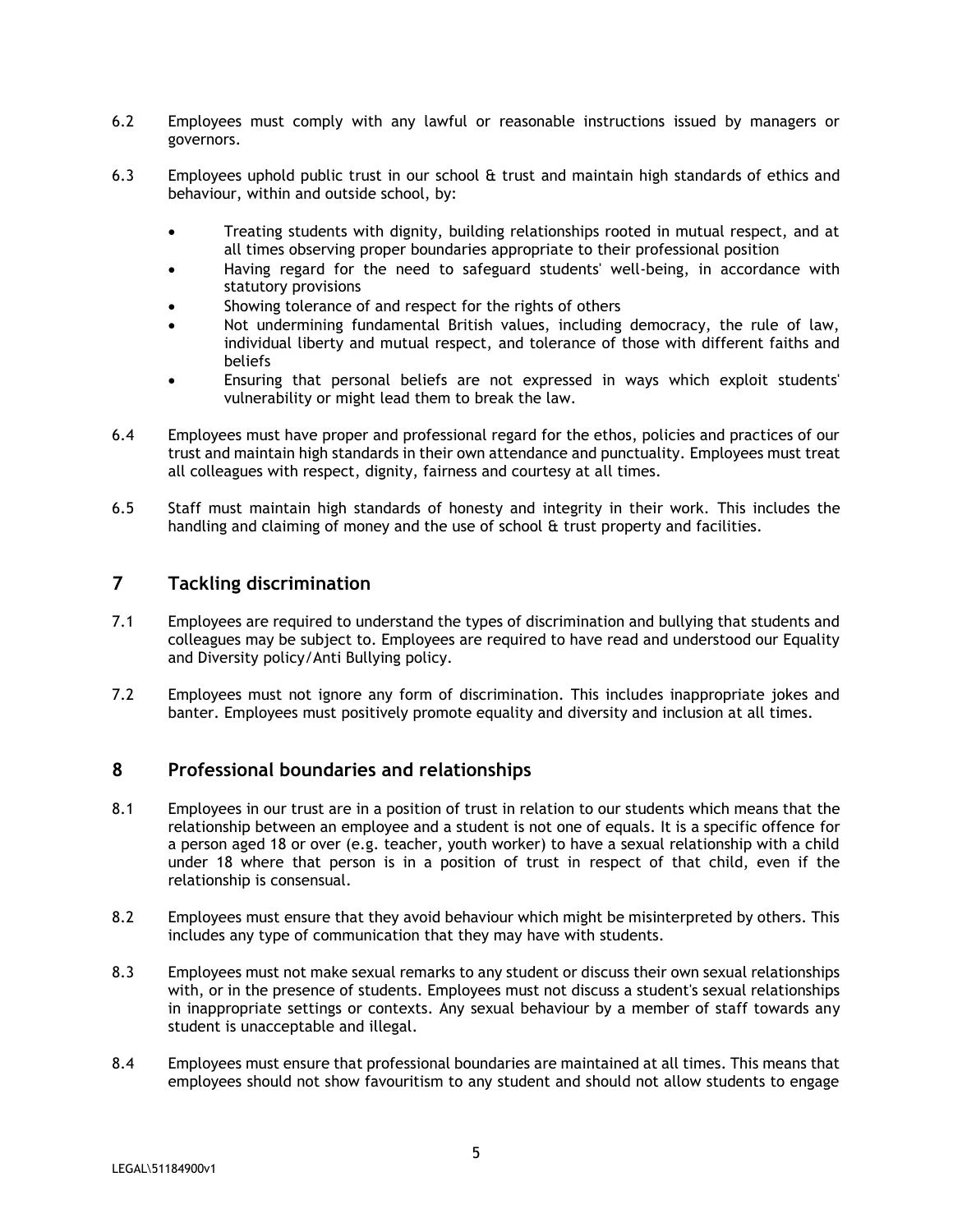in any type of behaviour that could be seen to be inappropriate. Students are not employees' friends and should not be treated as such.

- 8.5 Employees should be aware that it is not uncommon for students to become strongly attracted to a member of staff or to develop an infatuation. If any member of staff becomes aware of an infatuation they should discuss it with headteacher immediately so that they can receive support on the most appropriate way to manage the situation.
- 8.6 For employees who are in a relationship with a colleague, parent or carer, or any other person associated with the school & trust we expect that they identify this to the Head and ensure that this does not create a conflict of interest or affect their professional judgement or responsibilities in any way. Where an employee has managerial authority over another employee with whom they are in a close personal relationship, the trust reserves the right to transfer one or both employees to another role in the school following appropriate consultation with both employees in order to seek agreement to the transfer.

## <span id="page-5-0"></span>**9 Confidentiality and data protection**

- 9.1 Members of staff may have access to confidential information about students, colleagues or other matters relating to the school and /or trust. This could include personal and sensitive data, for example information about a student's home life. Employees should never use this information to their own personal advantage, or to humiliate, intimidate or embarrass others. Employees should never disclose this information unless this is in the proper circumstances and with the proper authority.
- 9.2 If an employee is ever in doubt about what information can or can't be disclosed they should speak to Headteacher.
- 9.3 We will comply with the requirements of Data Protection Legislation (being the UK General Data Protection Regulation and Data Protection Act 2018) and any implementing laws, regulations and secondary legislation, as amended or updated from time to time. Employees are expected to comply with the school & trust's systems as set out in our Data Protection Policy. If any employee becomes aware that data is at risk of compromise or loss, or has been compromised or lost they must report it immediately to the Data Protection Officer, in order (where applicable) for relevant breaches to be reported to the Information Commissioners Office within 72 hours.
- 9.4 Employees must read and understand our Data Protection Policy and other relevant policies including in relation to criminal records information, recruitment and safer recruitment, internet, email and communications, information security, copies of which are on the Trust website.

## <span id="page-5-1"></span>**10 Physical contact with students**

- 10.1 There are occasions when it is entirely appropriate and proper for staff to have physical contact with students. Employees must ensure that they only do so in ways that are appropriate to their professional role and in response to the student's needs at the time. This should be of limited duration and appropriate to the age, stage of development, gender and background of the student. Employees should always be able to explain why they have made physical contact with a student. Employees should ensure that they have read and understood our Positive handling Policy.
- 10.2 There may also be occasions where a student is in distress and needs comfort and reassurance which may include age appropriate physical contact. If an employee is in this position then they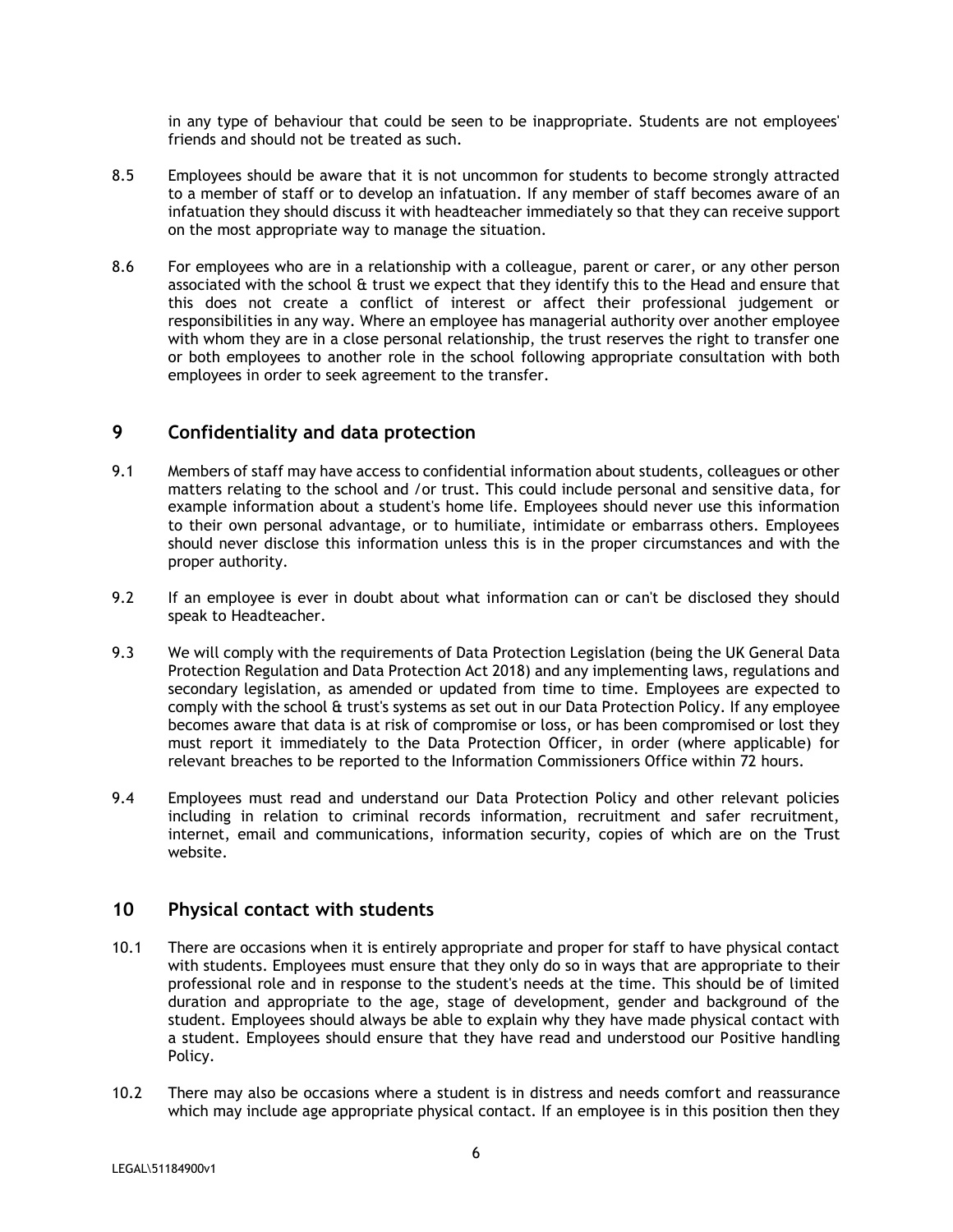should consider the way in which they offer comfort, ensuring that it is not open to misinterpretation and is always reported to Headteacher.

- 10.3 Staff may legally physically intervene with students to prevent them from committing a crime, injuring themselves or others, causing damage to property, engaging in behaviour prejudicial to good order and to maintain good order and discipline. Physical force should never be used as a form of punishment.
- 10.4 Sexual contact, including grooming patterns of behaviour, with students is unlawful and unacceptable in all circumstances.

#### <span id="page-6-0"></span>**11 Behaviour management**

- 11.1 Employees should not use any form of degrading or humiliating treatment to punish a student. The use of sarcasm, demeaning or insensitive comments towards students is completely unacceptable.
- 11.2 Where students display difficult or challenging behaviour, employees should follow the school's behaviour policy using strategies appropriate to the circumstance and situation.

#### <span id="page-6-1"></span>**12 Social contact with students**

- 12.1 Employees should not establish or seek to establish social contact, via any channels (including social media), with students for the purposes of securing a friendship or to pursue or strengthen a relationship. Employees should use their work provided equipment only for communicating electronically with students. If there are any circumstances in which an employee has had to provide their personal contact details, including phone numbers, email address etc, to any student then they should report this to headteacher.
- 12.2 The trust's advice to staff is not to connect to students via social media or other communication channels unless this is for professional purposes and that the employee can demonstrate that this is the case.
- 12.3 Our school & trust is part of our community and we recognise that, as members of the community, employees will come into contact with students outside of the school We expect staff to use their professional judgement in such situations and to report to headteacher any contact that they have had with a student, outside of school, that they are concerned about or that could be misinterpreted by others.
- 12.4 Employees should read and understand our Social Media policy.

## <span id="page-6-2"></span>**13 Photography, videos and other images/media**

Many educational activities involve recording images. These may be undertaken or displays, publicity, to celebrate achievement and to provide records of evidence of the activity. Under no circumstances should employees use their personal equipment to take images of students at or on behalf of the school or trust.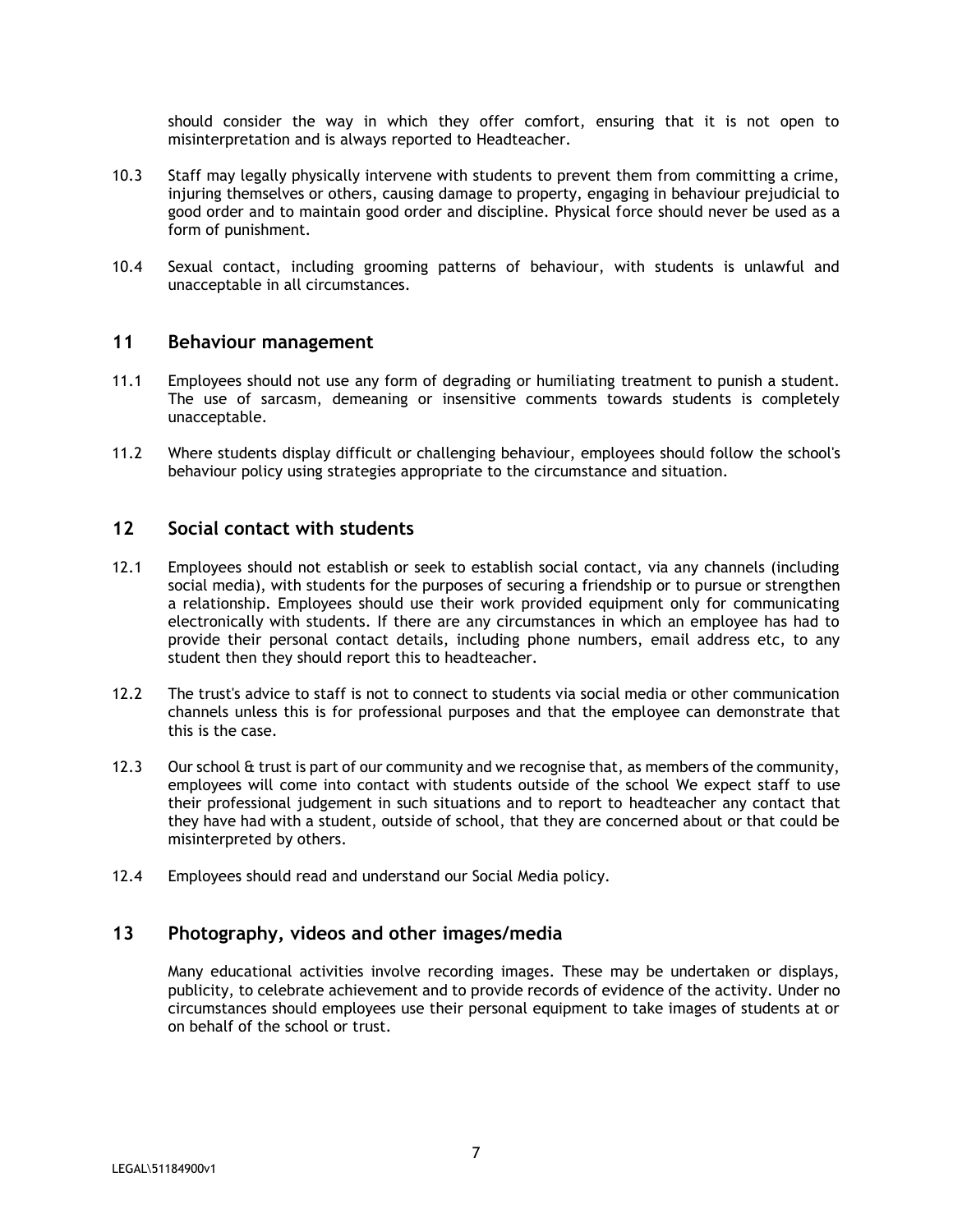## <span id="page-7-0"></span>**14 Working one to one with students**

- 14.1 There will be times where an employee is working one to one with a student and this is acceptable. Employees need to understand that this means that they may be more vulnerable to allegations being made against them. Therefore, it is important that employees:
	- Avoid meeting on a one to one basis in secluded areas of the school
	- Ensure that the door to the room is open or that there is visual access into the room
	- Inform a colleague or line manager of the meeting, preferably beforehand
	- Reports to their line manager if the student becomes distressed or angry.

#### <span id="page-7-1"></span>**15 Curriculum**

- 15.1 Many areas of the curriculum can include or raise subject matter which is sexually explicit or of a political or sensitive nature. Care should be taken to ensure that resource materials cannot be misinterpreted and clearly relate to the learning outcomes identified by the lesson plan. This can be supported by developing ground rules with students to ensure sensitive topics can be discussed in a safe learning environment. This plan should highlight particular areas of risk and sensitivity and care should especially be taken in those areas of the curriculum where usual boundaries or rules are less rigorously applied e.g. Health and Social Care, PSHE, Drama.
- 15.2 The curriculum can sometimes include or lead to unplanned discussion about subject matter of a sexually explicit, political or otherwise sensitive nature. Responding to children's questions requires careful judgement and employees should take guidance in these circumstances from the Designated Safeguarding Lead.

## <span id="page-7-2"></span>**16 Dress and appearance**

The school has a dress code and you should read and adhere to this

## <span id="page-7-3"></span>**17 Gifts and hospitality**

The trust has an Anti-bribery/Gifts and Hospitality policy and employees should read and adhere to this

It is traditional for students and their parents or carers to give gifts as a small token of appreciation or as a thank you to members of staff at certain times throughout the academic year. This Code of Conduct is not designed to stop that practice.

Staff should not give gifts to students unless this is part of a recognised practice in line with our behaviour policy.

#### <span id="page-7-4"></span>**18 Keeping within the law**

18.1 Staff are expected to operate within the law. Unlawful or criminal behaviour, at work or outside work, may lead to disciplinary action, including dismissal, being taken. However, being investigated by the police, receiving a caution or being charged will not automatically mean that an employee's employment is at risk.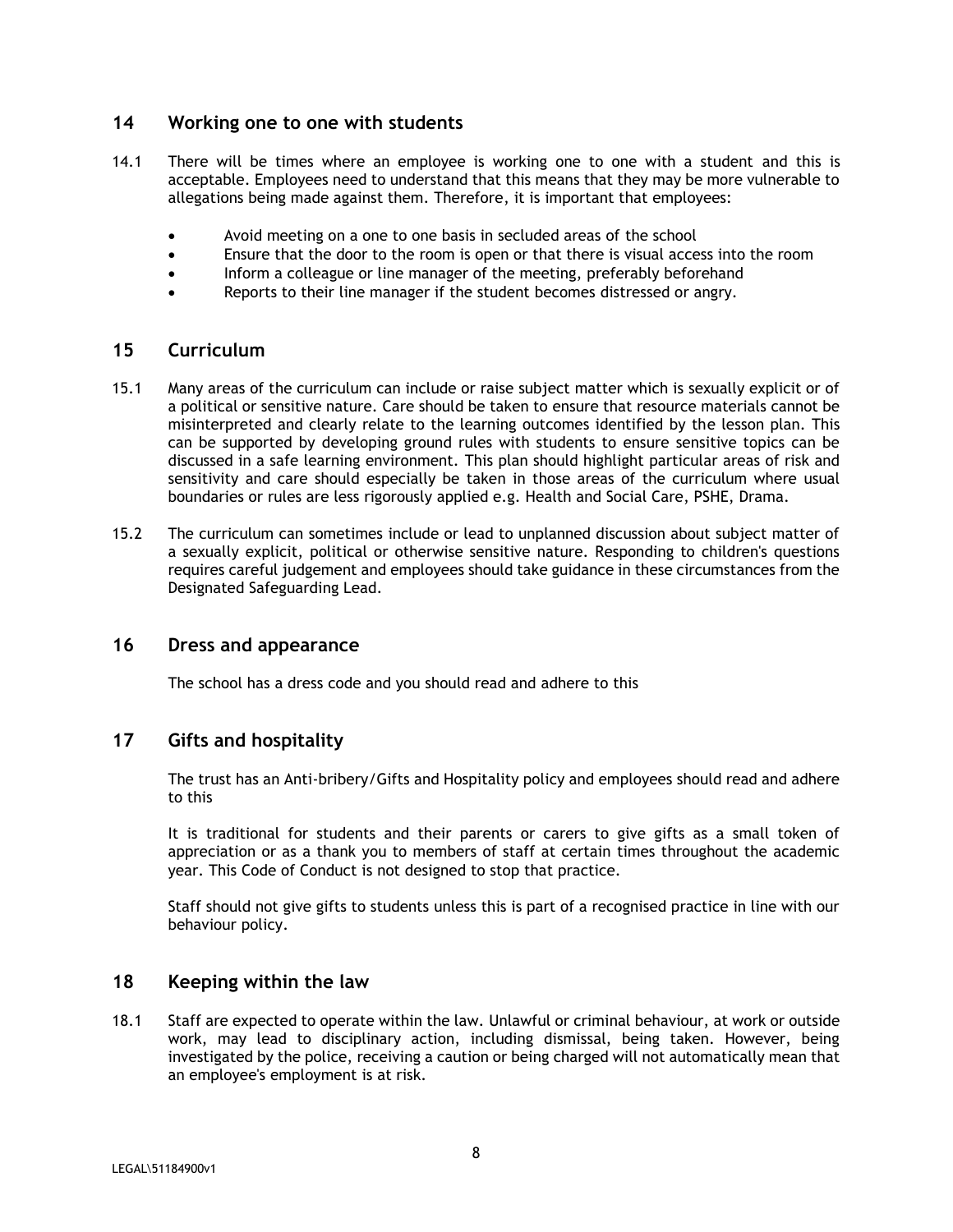- 18.2 Employees must ensure that they:
	- 18.2.1 Uphold the law at work
	- 18.2.2 Never commit a crime away from work which could damage public confidence in them or the school  $\theta$  trust, or which makes them unsuitable for the work they do. This includes, for example:
		- submitting false or fraudulent claims to public bodies (for example, income support, housing or other benefit claims)
		- breaching copyright on computer software or published documents
		- sexual offences which will render them unfit to work with children or vulnerable adults
		- crimes of dishonesty which render them unfit to hold a position of trust.
	- 18.2.3 Write and tell the Headteacher (Chair of school committee if they are the Headteacher immediately if they are questioned by the police, charged with, or convicted of, any crime whilst they are employed at the school or trust (this includes outside of their working hours). The Headteacher and/Directors will then need to consider whether this charge or conviction damages public confidence in the school & trust or makes the employee unsuitable to carry out their duties.

## <span id="page-8-0"></span>**19 Conduct outside of work and at work related functions**

- 19.1 Unlike some other forms of employment, working at our school/trust means that an employee's conduct outside of work could have an impact on their role.
- 19.2 Staff must not engage in conduct outside work which could seriously damage the reputation and standing of the school/trust or the employee's own reputation or the reputation of other members of the school/trust community. Employees should be aware that any conduct that we become aware of that could impact on their role within the school or affect the school's reputation will be addressed under our disciplinary procedure.
- 19.3 We therefore expect employees to make us aware immediately of any such situations that have happened outside of the school.
- 19.4 Employees are required to demonstrate responsible behaviour at work-related functions and work-related social events that take place outside normal work hours and to act in a way that will not have a detrimental effect on our reputation.
- 19.5 Staff must not behave in a way outside work that may impact on their suitability to work with children. This includes behaviour which does not directly involve a child/children. Should we become aware of any such incident or behaviour, we may treat the issue as a safeguarding matter and manage it in accordance with the Keeping Children Safe in Education statutory guidance document. Employees should be aware that any behaviour that we consider may impact on an employee's suitability to work with children will be addressed under our disciplinary procedure and may lead to a referral to the Disclosure and Barring Service (DBS) and the Teaching Regulation Agency (where appropriate).
- 19.6 We therefore expect employees to make us aware immediately of any such situations that have happened outside of the school.